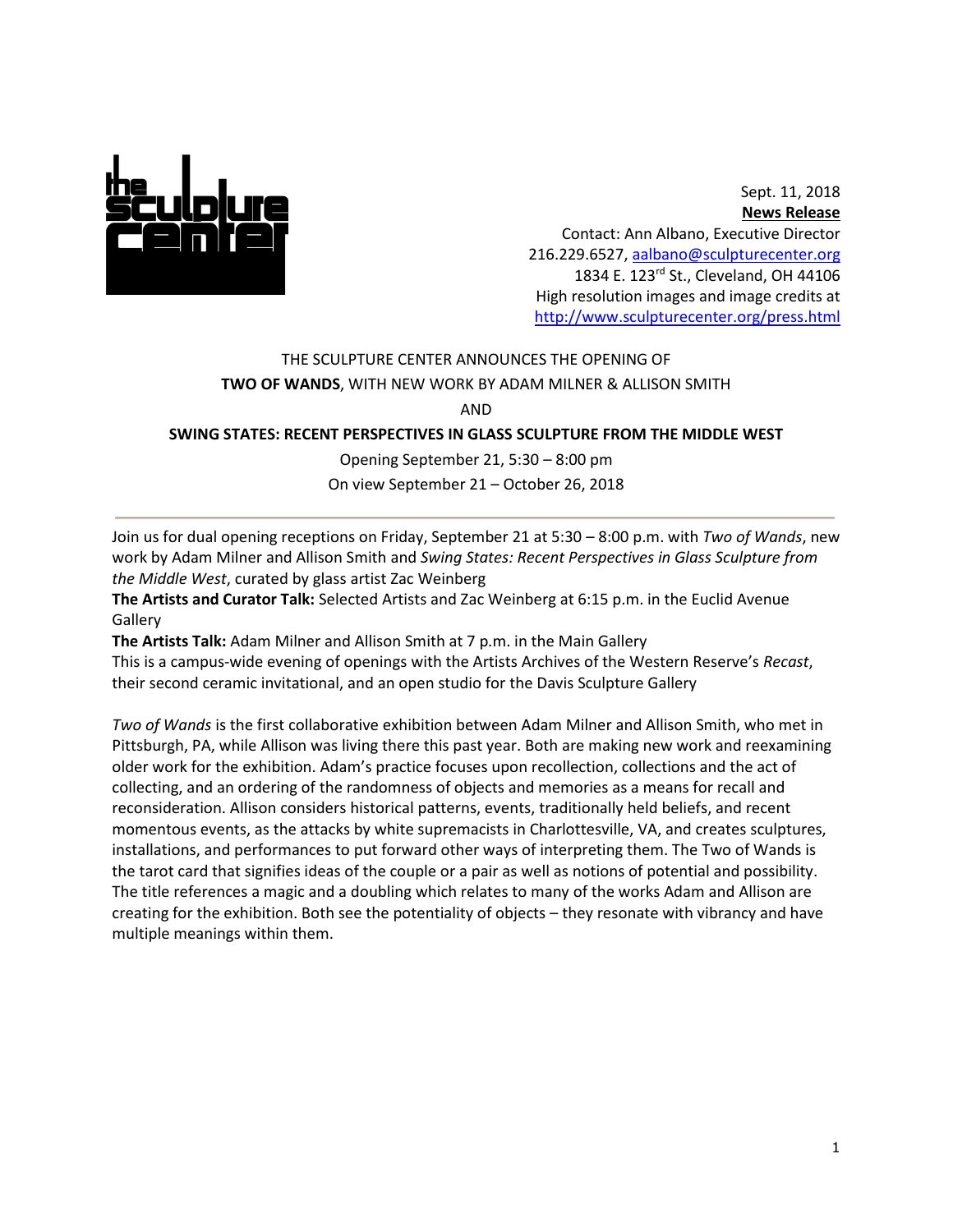

Adam Milner, *Some Body* (detail), 2017, teeth, bones, soap, polymer clay, cast plaster, chewing gum, and found objects on a custom table; 109 parts. Courtesy of the artist.



Allison Smith, *Untitled (blunt instruments)* and *Untitled (many sides, many sides)*, 2018, cast iron, cast concrete, and mixed media. *Be Not Still: Living in Uncertain Times*, di Rosa Center for Contemporary Art, Napa, CA

For *[Swing States: Recent Perspectives in Glass Sculpture from the Middle West](http://sculpturecenter.org/swingstates/)*, early career sculptor and glass artist Zac Weinberg takes a critical look at contemporary glass practices in Ohio and Pittsburgh, traditional centers of glass making since the mid-nineteenth century. The exhibition showcases new glass work by Jennifer Halvorson (Muncie, IN), Kim Harty (Ferndale, MI), Nate Ricciuto (Columbus, OH), Heather Clancy (Pittsburgh, PA), Joanna Manousis (Maumee, OH), Alli Hoag (Toledo, OH), Sean Merchant (Brunswick, OH), and Mike Stevens (Toledo, OH).

Curator Weinberg notes, "This exhibition highlights emerging artists from a generation who have internalized the developments and technologies that have advanced this material over the past 56 years. Glassmaking techniques, once elusive trade secrets, are now taught at schools and widely distributed across the internet, vastly broadening the working options of today's practitioners. They embrace the sculptural movements of the preceding decades that redefined making and objecthood, utilizing glass for the many transformative qualities and associations that it encompasses. These artists feel free to operate simultaneously or sequentially in the multiplicity of aspects inherent within glass."



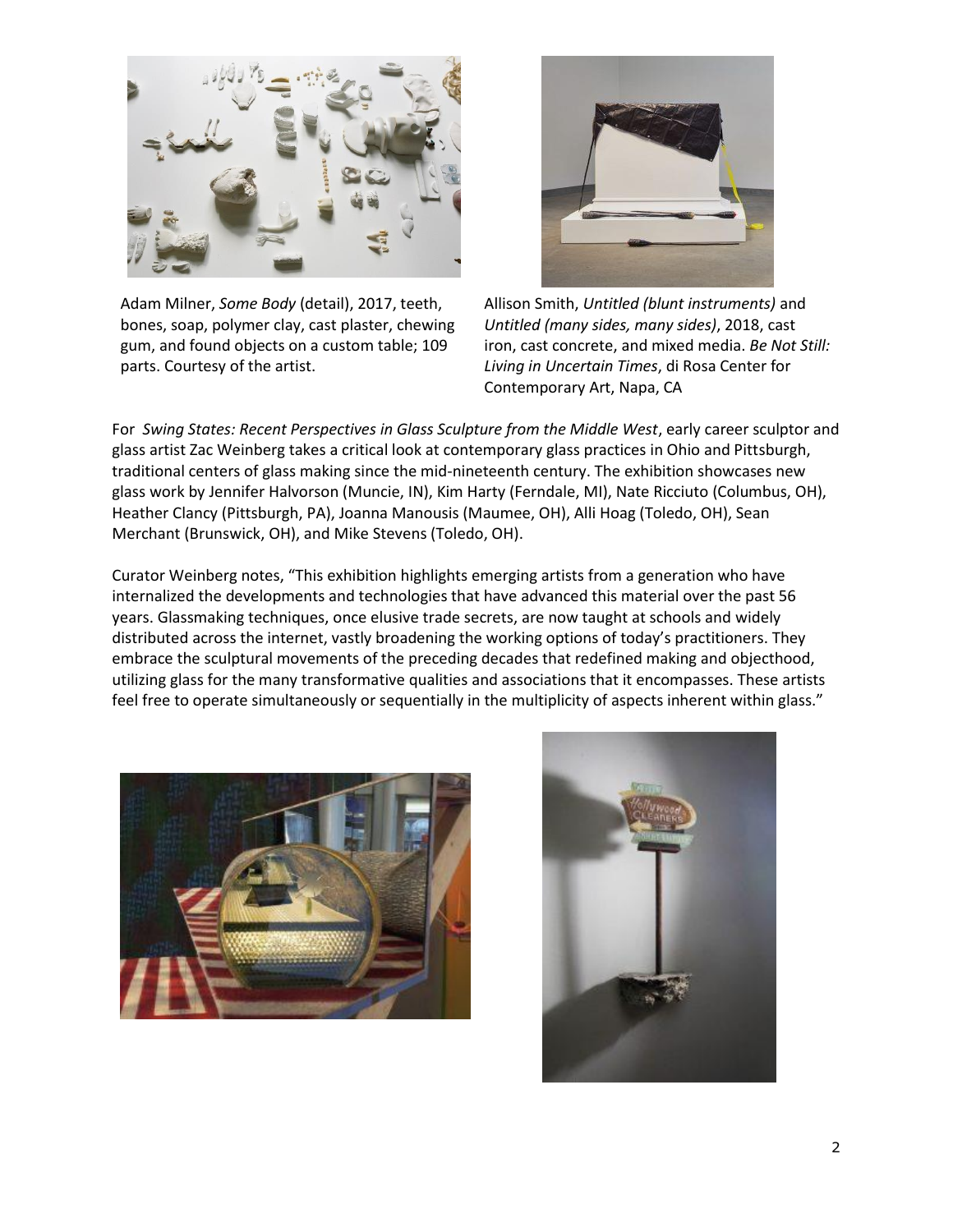Nate Ricciuto, *Surrogate Activities*, 2016, bark, mirror, aluminum foil, LED lights, ping pong balls, mixed media, 26 x 8 x 8 in. Photo: Tony Walsh.

Heather Clancey, *Hollywood Cleaners*. Courtesy of the artist.

#### **Artists' Bios**

**Adam Milner** is an artist treating personal experiences as a site of anthropological inquiry: observing, interviewing, collecting, and archiving, carefully but somewhat distanced. Studying and drawing upon the various ways we connect with material and social worlds, as well as how we hold on to those moments through objects, Milner combines and confuses spaces like the hoard, the archive, the museum, and the home. The resulting works take the form of performances, sculptures, drawings, texts, and interventions which examine broader politics of relationships and intimacy. Rooted in longing, the archives ultimately point to their own subjectivity, creating blurred categories which embrace queerness. Milner has exhibited at the Andy Warhol Museum, the Aspen Art Museum, MCA Denver, Casa Maauad, Flux Factory, Gildar Gallery, and David B. Smith Gallery and created a commission for the current issue of The Third Rail. An Art at the Frontier Grant from the Frank-Ratchye STUDIO for Creative Inquiry led to Nowhere Voyage, a performance and documentary surrounding a grindr-led cruise liner. Milner received an MFA from Carnegie Mellon University and has upcoming projects at the Mattress Factory and The Clyfford Still Museum. See Adam's past work [here.](https://adammilner.com/)

**Allison Smith** was born in Manassas, Virginia, in 1972, and later went on to graduate from The New School for Social Research. She then achieved a BFA in fine arts from Parsons School of Design and an MFA in sculpture from Yale University School of Art. She has produced over twenty-five solo exhibitions, installations, and performances at establishments including the San Francisco Museum of Modern Art, the Aldrich Contemporary Art Museum, The Arts Club of Chicago, and S!GNAL Center for Contemporary Art among many more. She has also been involved with many group exhibitions including some at P.S.1./MoMA and The Tang Museum. Smith also lectures at schools and museums at home and abroad. Smith has received funding from many programs, and has held residencies in Sweden, New York, Massachusetts, Texas, and California. She currently has work on display at multiple museums including the Whitney, LACMA, Saatchi Gallery, and many private collections. Learn more about Allison and see her past work [here.](https://www.allisonsmithstudio.com/)

Allison was teaching at Carnegie Mellon University when she and Adam met. She has now returned to San Francisco to take the post of Dean of Fine Arts of the California College of the Arts, where she previously was the Head of Sculpture.

**Zac Weinberg** earned his BFA from New York State College of Ceramics at Alfred University (2009) and his MFA from The Ohio State University (2015). Currently, he is working as a Glass and Sculpture Technician at Bowling Green State University. Weinberg's specialty is glass, but he works across mediums – appropriating archetypical forms, and upturning expectations of archival forms and commodities. His most recent exhibition was *[Zac Weinberg: The Lampshade Variations,](http://sculpturecenter.org/zac_weinberg_lampshade_variations/)* a Sculpture Center W2S 2018 exhibition.

**Jennifer Halvorson** is an Artist and Assistant Professor of Glass at Ball State University. She earned dual BFA degrees in Glass and Metal at the University of Illinois and a MFA in Glass from the Rochester Institute of Technology. Jennifer also studied at the Australian National University as an exchange student and at Danmarks Designskola as a Fulbright Scholar. Her mixed media works revolve around the importance of objects that are manipulated or collaged to express a range of emotions and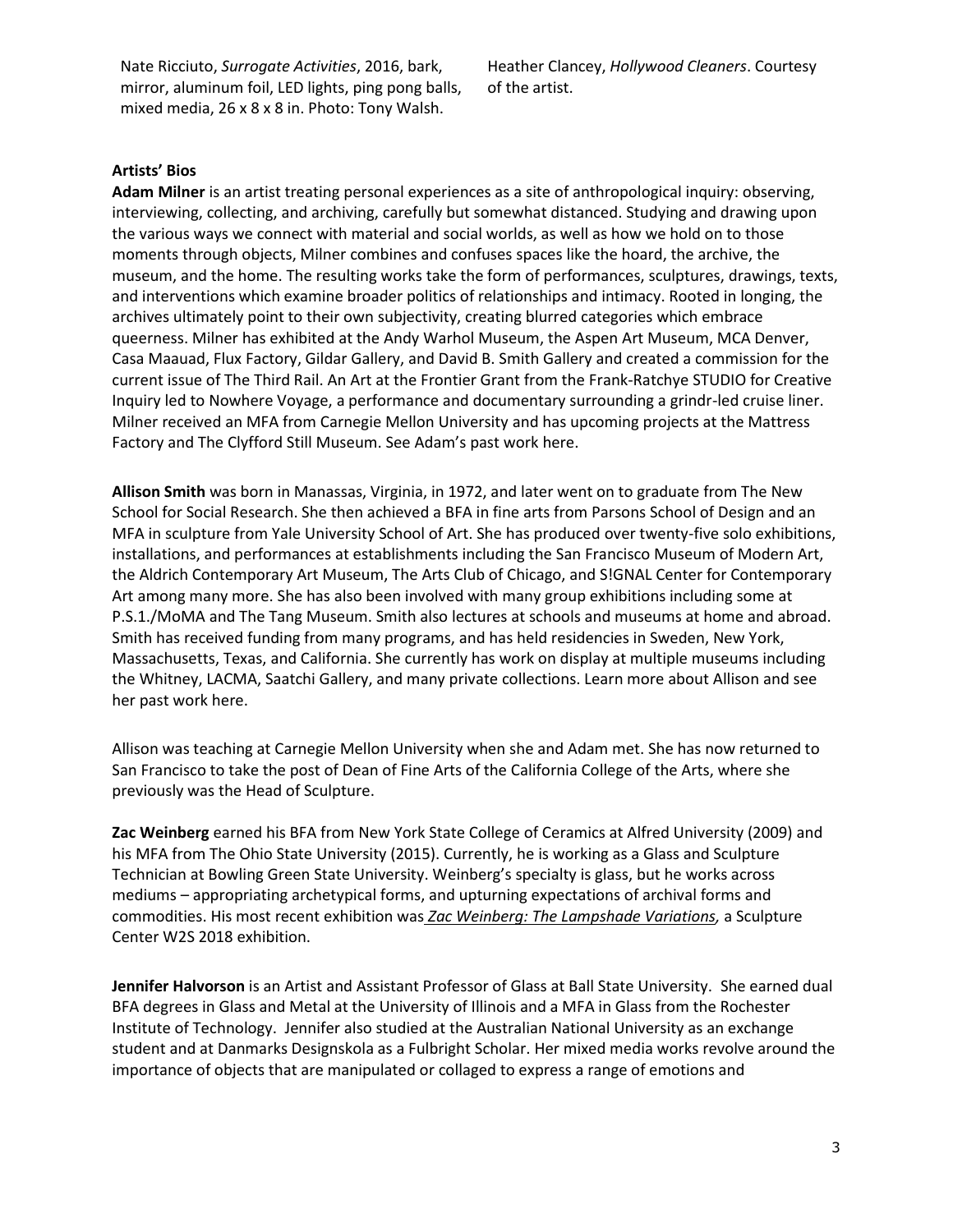narratives. Her sculptures have been exhibited internationally throughout the United States and Europe.

**[Kim Harty](http://kimharty.com/)** is an artist, writer, and educator. Her work investigates the connection between craft and technology through sculpture, installation, video, and performance. She is heavily informed by her training as a glass blower, and draws on her personal history as a craftsperson to explore how kinetic knowledge can be tracked, embodied, and performed. Her work has been shown in galleries and museums across internationally including the Toledo Museum of Art, the Design museum Gent, the Chrysler Museum of Art, and the Corning Museum of Glass. She is currently an assistant professor of glass at the College for Creative Studies in Detroit, Michigan.

**Nate Ricciuto** merges sculpture, glass, image and performative objects in envisioning perception and representation as existing in the odd space between the technical and the intuitive. His work has recently been exhibited at Weston Art Gallery (Cincinnati, OH), The Museum of American Glass (Millville, NJ), Islip Art Museum (Islip, NY), S12 Galleri (Bergen, Norway), ICEBOX Project Space (Philadelphia, PA), and Pilot+Projects (Philadelphia, PA) among others. Nate is currently a Visiting Lecturer at The Ohio State University and an Instructor at Columbus College of Art & Design in Columbus, OH. He earned an MFA from Tyler School of Art, and holds a BFA from The Ohio State University. Nate has been an Emerging Artist in Residence at Pilchuck Glass School and a Creative Glass Center of America Fellow, and in 2017 received an Individual Excellence Award from the Ohio Arts Council.

**Heather Clancy** is an artist who works primarily in cast glass to create sculptures referencing the changing built environment. Through the reference of aged locations she works to create a platform for discussion of personal memory and passing time. The subject of her work stems from observing the urban environment she inhabits as an adult in contrast to her own rural upbringings in Deerfield, Ohio.

She received her BFA from the Cleveland Institute of Art (2018) and now finds herself as a Tech Apprentice at the Pittsburgh Glass Center. Her work has earned her several Scholarships including the Viktor Schreckengost Scholarship, Glass Art Society's General Scholarship, and the Penland Higher Education Partners Scholarship.

British – American artist, **Joanna Manousis** lives and works in the United States, creating sculptural objects and installations in glass and mixed media. She has earned numerous awards and internationally recognized nominations for her work, including a Louis Comfort Tiffany Foundation Nomination in 2017, The Margaret M. Mead Award through the Burchfield-Penney Arts Center in 2011, the Hans Godo Frabel Award for 'Outstanding Achievement in Glass' in 2010, and a Bombay Sapphire Award nomination for 'Excellence in Glass' in 2008. Manousis has created her work within major public museums and studio residency programs, including The Toledo Museum of Art, OH, The Museum of Art and Design, NY, The Corning Museum of Glass, NY, and Cité Internationale des Arts, France. Her work has been exhibited internationally at institutions and art fairs including The Glasmuseet Ebeltoft, Denmark, The British Glass Biennale, UK, Salon Art + Design, NY and FOG Art + Design, San Franscisco. Holding a Masters of Fine Arts in Sculpture from Alfred University, New York, and a First Class Honors Bachelor Degree in Fine Art from The University of Wolverhampton, England, Manousis has worked, studied and taught in Japan, the United Kingdom, the United States, and Australia.

**Alli Hoag**'s artistic practice is concerned with themes of magic. Seeing magic as the desire to connect with the world outside of our perceptual and cognitive abilities, she attempts to create moments where one can believe that distance is overcome. Alli works across mediums of glass, installation, video,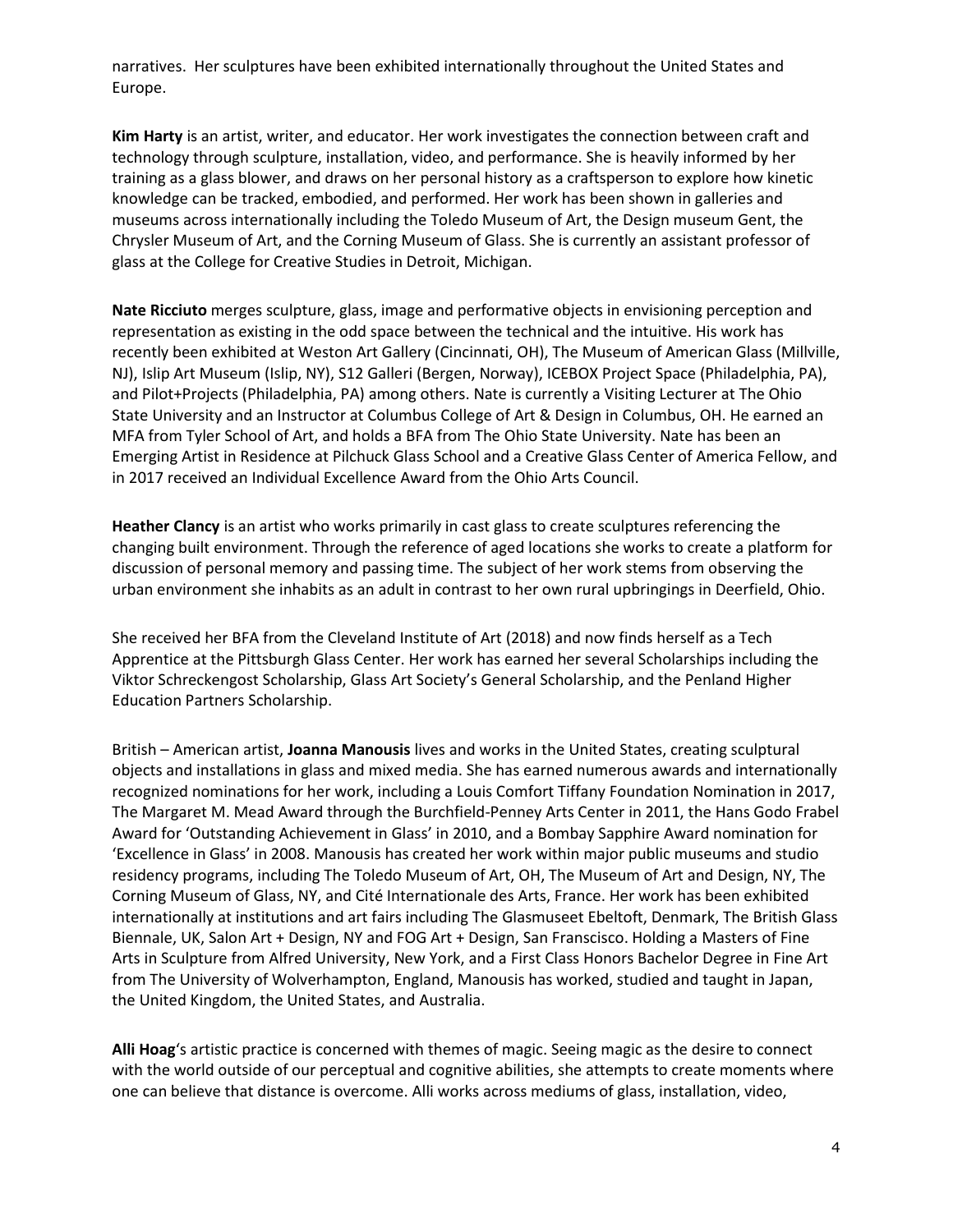performance and digital technology to investigate this uniquely human desire, and to reveal the simultaneous lightness and heaviness that is created when the imagined or invisible is labored into the physical realm. She has exhibited both internationally and nationally including UrbanGlass NY, and S12 Galleri in Bergen Norway. In her glass performance collaboration with performance artist Tinna Thorsteindottir, Bylta, she has performed at Corning Museum of Glass, Urbanglass NY, and the Chrysler Museum. She currently serves as Head of the Glass Program at Bowling Green State University.

**Sean Merchan**t is an artist and educator currently based in Brunswick, Ohio. Sean was raised in Northwest Illinois and received his Bachelor of Fine Arts from Illinois State University in 2005. Sean completed his Master of Fine Arts from Ohio State University in 2017. From 2007 to 2014, Merchant was the art director for the architectural art glass firm Jacksonville Art Glass, in Jacksonville, IL. Sean's work has been featured in Sculpture Magazine (Oct '17), as well as American Glass Now: 2017 (American Glass Guild). Merchant was included in the 2017 International Sculpture Center's Outstanding Achievement in Student Sculpture awardee exhibition, and in 2016 he participated in Bullseye Glass's biennial exhibition and catalog "Emerge/Evolve" 2016. His work has exhibited recently at the Collective Artist Network (CAN) Triennial in Cleveland, Ohio; Belger Crane Yard Studios, Kansas City, MO; Logan Center for the Arts, Chicago, IL; and the National Cathedral, Washington D.C.

**Mike Stevens** started blowing glass in Indianapolis, Indiana, at a small community art center within his neighborhood. After a few years of classes he applied to and attended Bowling Green State University and graduated with a BFA in 2012 with a focus in glass and sculpture. After school he moved up to Toledo, Ohio, to open Gathered Glass Studio with Adam Goldberg and Eli Lipman. They have been successful with integrating themselves into the community and have created public works for organizations such as The Toledo Zoo and the local hospital system of Promedica. As a studio they hope to continue to make public art and private installations for many years to come.

### **about The Sculpture Center**

The Sculpture Center is dedicated to the education and career advancement of emerging sculptors of Ohio and its greater region and the preservation of Ohio outdoor sculpture as a means and to affect the enrichment, education, enjoyment, and visual enhancement of the Cleveland community and beyond.

The Sculpture Center is located in Cleveland's University Circle neighborhood at 1834 East 123<sup>rd</sup> Street, south off of Euclid Avenue, beside Lake View Cemetery and two blocks from Little Italy.

The Sculpture Center galleries are open Wednesday through Friday from 10 am to 4 pm, Saturday from noon to 4 pm, and other times by appointment. The Sculpture Center offices are open weekdays from 9:00 am to 5:00 pm. Programs and hours are subject to change. Admission, parking, public receptions, and gallery talks are always free. The Sculpture Center is handicapped accessible.